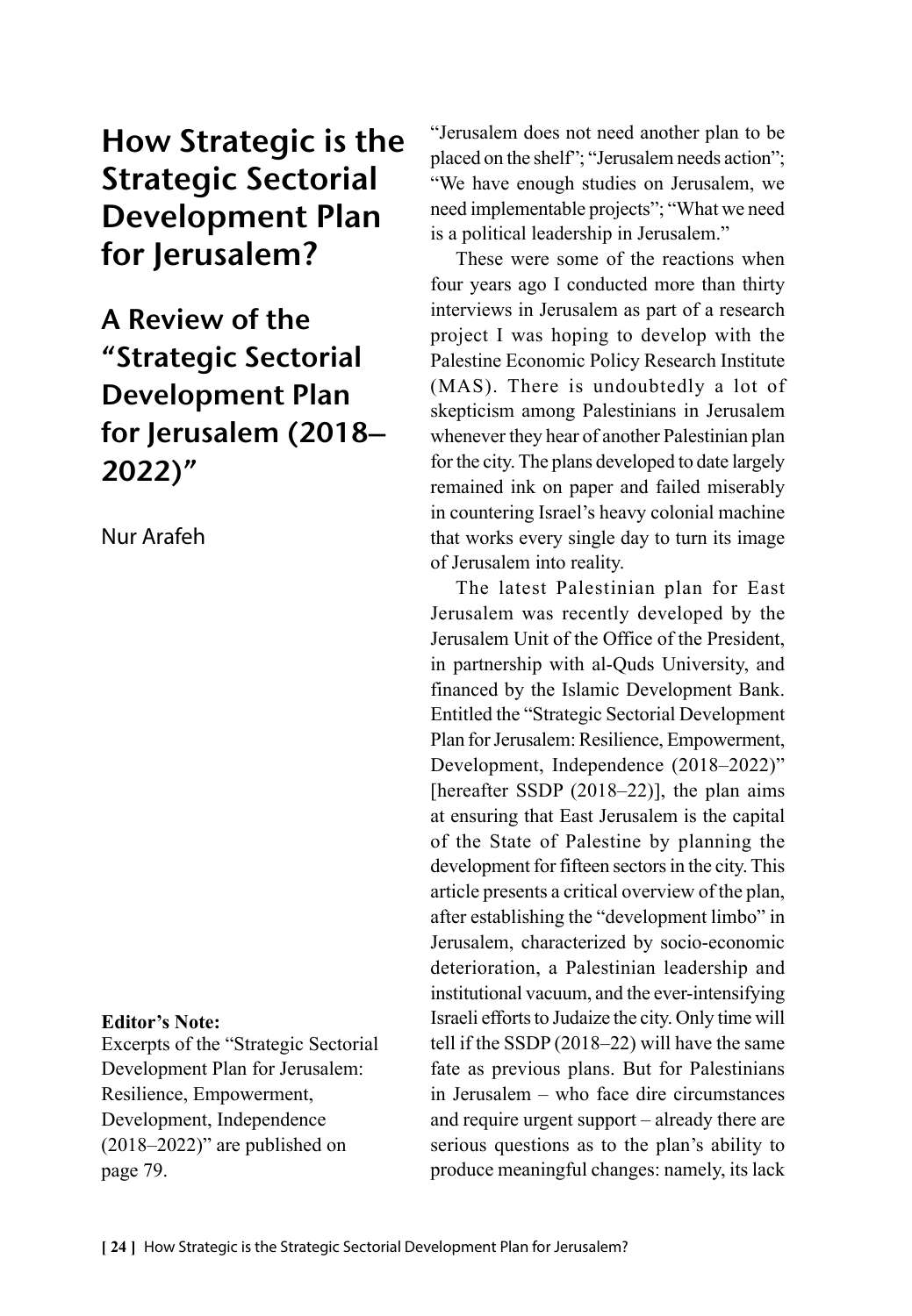of clarity on timelines and processes for implementation, dependence on donor funding, and framing within a discredited structure introduced by the Oslo accords.

## **Context and Policy Framework in Jerusalem**

#### *East Jerusalem in a "Development Limbo"*<sup>1</sup>

Despite Jordan's policy of one-sided development between  $1948$  and  $1967$ , which concentrated economic growth and investment in the East Bank, East Jerusalem maintained a distinctive character. The tourism sector was the main driver of the economy, with a steady flow of Muslim and Christian visitors to the city. The concentration of tourism and other related services in East Jerusalem helped increase the standards of living and reduce unemployment.<sup>3</sup> However, following Israel's occupation and illegal annexation of East Jerusalem in 1967, the city was cut off from the rest of the occupied Palestinian territories and integrated into the Israeli economy in a partial and distorted way. Since then, East Jerusalem has become increasingly dependent on the Israeli economy, and as Israeli Judaization efforts intensified in the past decade, East Jerusalem has been placed in a "development limbo."

In 2016, 75 percent of Palestinians in Jerusalem, and 81 percent of Palestinian children, were living below the Israeli poverty line. By contrast, only 29 percent of Jews in Jerusalem and 38 percent of Jewish children were living below the poverty line in the same year.<sup>4</sup> Moreover, Palestinian women in Jerusalem have a very low participation rate in the labor market (at 22 percent in 2016), compared with 80 percent for Jewish women in Jerusalem and 84 percent for Palestinian men in Jerusalem.<sup>5</sup> Socio-economic conditions in Jerusalem are also characterized by: a weakened business and trade sector; disintegration of local markets; a stagnant investment environment, except for the investment boom that took place between 2008–2012; de-industrialization; loss of productive capacity of the economy; a constrained tourism sector; a depleted education sector; discrimination in service provision; housing deficiency; a lack of financial and human resources; and drug issues.

Meanwhile, it seems that East Jerusalem's economy is heading toward further integration into the Israeli economy,<sup>6</sup> as indicated by: the overdependency of Palestinians on the Israeli economy, especially its labor market, as a major source of income;<sup>7</sup> dependency on the Israeli health system and educational funds from Israeli authorities; development of economic and commercial relations between East and West Jerusalem; and the recent controversial attempt by some Palestinians from East Jerusalem to participate in the 2018 municipal elections in Jerusalem.

#### *Leadership and Institutional Vacuum*

Since the death of Faisal Husseini and the closure of the Orient House (the headquarters of the Palestine Liberation Organization in Jerusalem) in 2001, Palestinians in East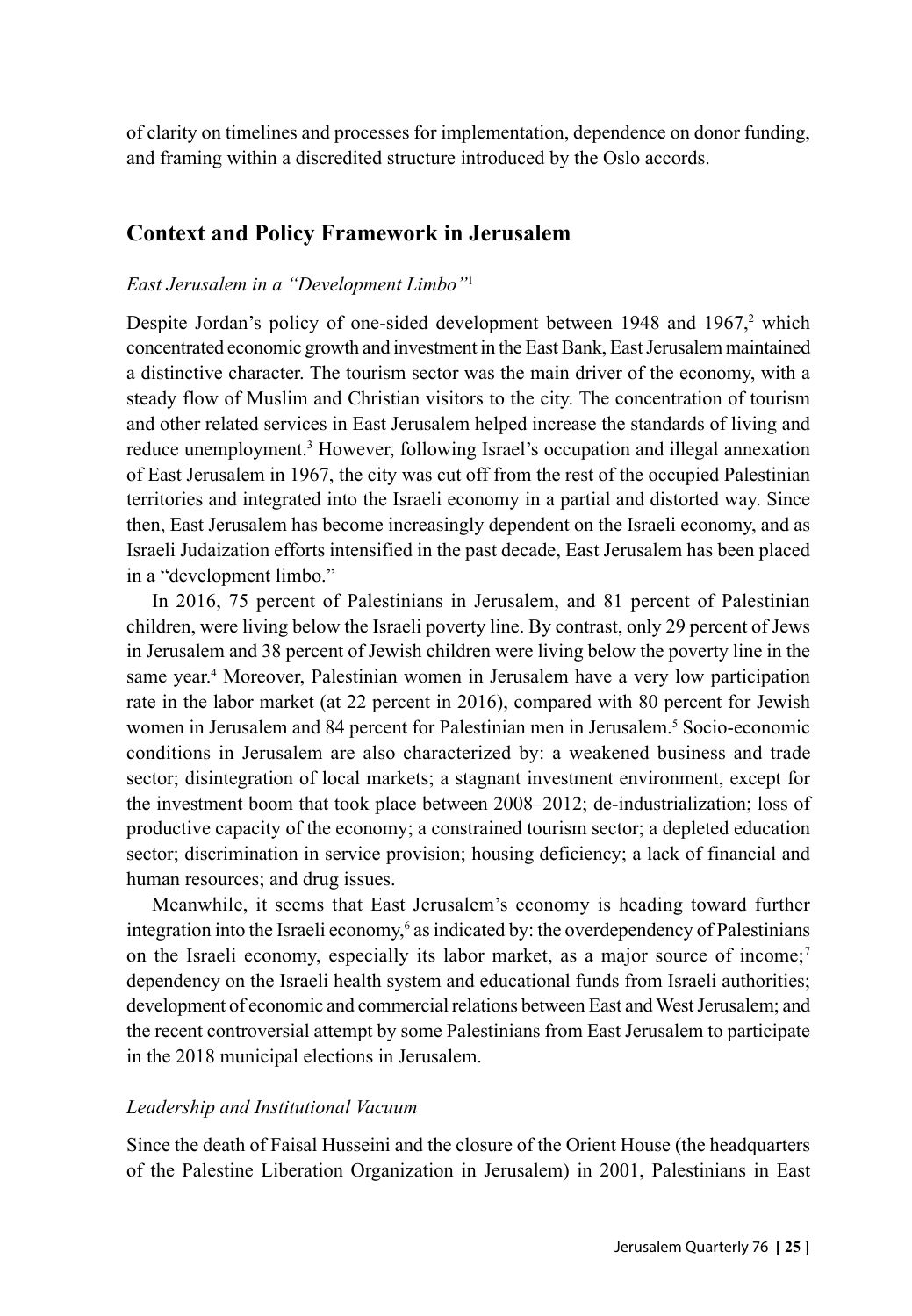Jerusalem have been enduring a leadership and institutional vacuum that has left them without meaningful political power. While a number of official entities were established to represent and serve Jerusalem,<sup>8</sup> they either play a limited role on the ground or are completely inactive. Poor coordination and conflicts among these bodies have also hampered Jerusalem's representation on the national, regional, and international level. This condition is reflected in the inability of the national movement in Jerusalem to mobilize people to confront Israeli Judaization policies, giving rise to unorganized, individual acts against the occupation.

The leadership vacuum is compounded by an institutional vacuum, as Israel has expelled Palestinian institutions to undermine political activism. Since 2001, Israeli authorities have closed at least thirty-two Palestinian institutions and NGOs in Jerusalem.9 As a result, local neighborhood committees emerged and village councils were activated in different neighborhoods of East Jerusalem to follow up with the municipality regarding provision of social services.

Within this context, regional and international players have expanded their role in East Jerusalem. For example, both Turkey and the United Arab Emirates (UAE) have provided financial assistance to Palestinian merchants in Jerusalem. The United Nations Development Program (UNDP) and the Arab Fund for Economic and Social Development have also been working on several projects in different sectors in Jerusalem.10 However, regional and international interventions in Jerusalem remain modest, scattered, and shortterm in view of Palestinian needs and the lack of public and private Palestinian funding.

#### *Palestinian Plans: Words without Action?*

Since the establishment of the Palestinian Authority in 1993, several "development" plans have been crafted for East Jerusalem. However, a main weakness of most of these plans lies in the lack of an operational mechanism and available funding to implement them.

The first comprehensive strategic plan for Jerusalem was introduced in 1999 by Faisal Husseini and the Arab Studies Society. It was followed by another plan, published by the Welfare Association in 2002, to revive the Old City of Jerusalem. This plan aimed at preserving the architectural heritage in the Old City, developing infrastructure and services, and promoting economic development to improve living conditions of the population. One year later, the Arab Studies Society conducted a multisector review for East Jerusalem. The proposals in this review, mainly project-oriented, were updated and turned into a strategic multisector development plan for East Jerusalem in 2006. Focused on short-term projects and dependent on donor funding, the implementation of the plan was halted with the suspension of funds.

In 2007, the Jerusalem Unit at the Office of the President was established as a technical body to provide needed information and studies on East Jerusalem and to prepare development plans for the city. Accordingly, in 2010, the Jerusalem Unit published the "Strategic Multi-Sector Development Plan for East Jerusalem" (SMDP),<sup>11</sup> upon which the new SSDP (2018–22) is based. However, the SMDP lacked an executive arm and adequate funding, and was thus not implemented, leading to the apathy of many Palestinians in Jerusalem toward the usefulness of developing plans.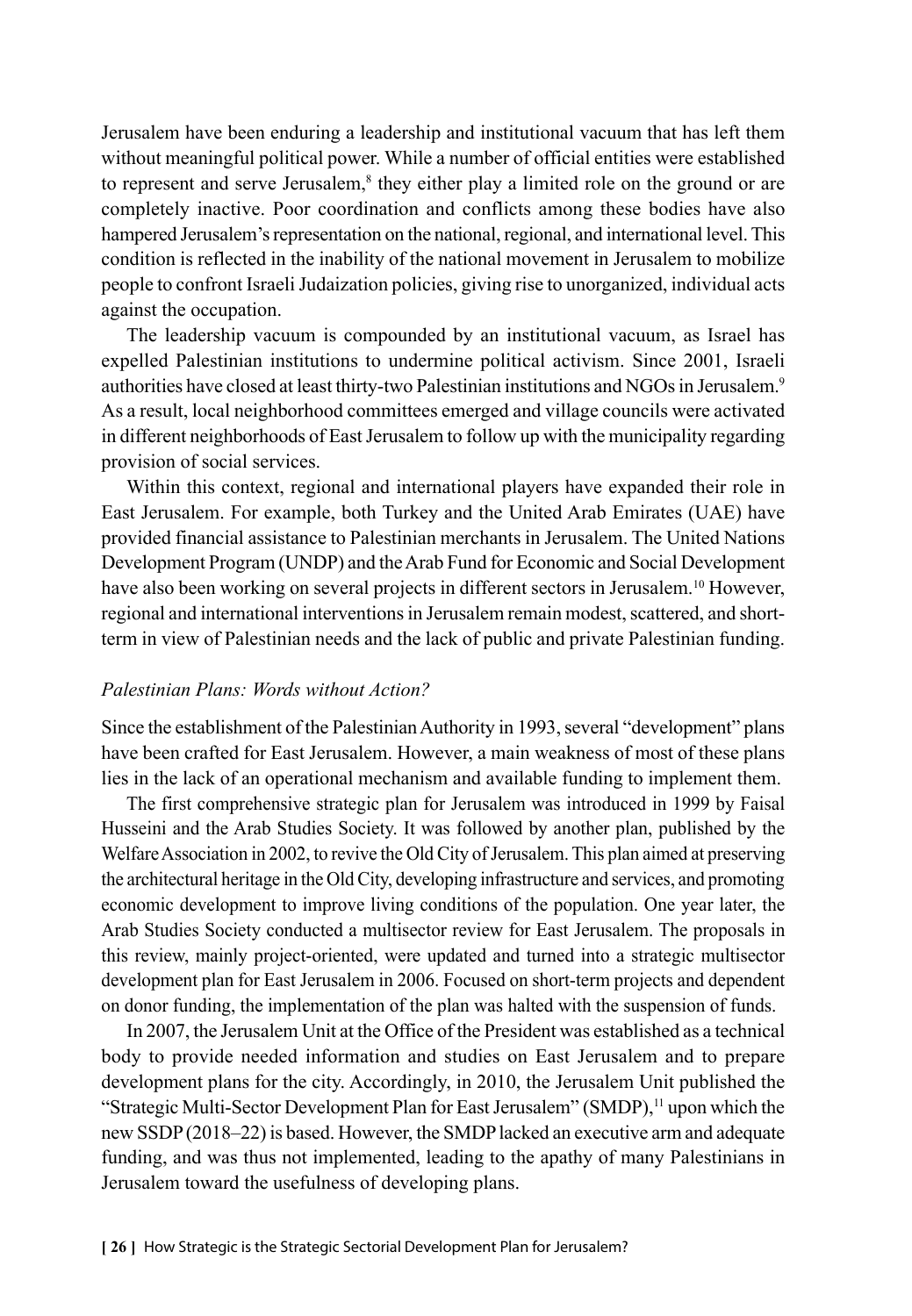#### *Making the Colonial "Dream of Jerusalem" a Reality*

In contrast to Palestinian planning, one of the strengths of the Israeli planning system is rooted in the availability of funds and the presence of specific bodies to manage and ensure their top-down implementation. These bodies include the government, the National Planning and Building Board, the Regional Planning and Building Commission, the Local Planning and Building Commission, and the city engineer.

Israeli plans for Jerusalem are grounded in the colonial image of Jerusalem. As Israeli prime minister Benjamin Netanyahu once noted: "The Zionist vision is the vision of Jerusalem. It could be called 'the dream of Jerusalem'."12 This dream is built on the Judaization of Jerusalem, which is at the heart of Israel's multitude of plans for the city. These plans aim to expand Jewish demographic, political, territorial, and economic domination over Jerusalem, while further dispossessing Palestinians.13

Of these plans, the 2000 Master Plan has a clear articulation of the Israeli government's long-term goals in Jerusalem. It was the first comprehensive master plan for both East and West Jerusalem since 1967 and addresses a number of areas, including urban planning, tourism, economy, education, environment, transportation, archaeology, culture, and art. The private sector also initiates plans for Jerusalem, such as the Jerusalem 5800 plan, which aims to build Jerusalem as a global destination for tourists and students.

More recently, the Israeli government developed a plan that specifically targets East Jerusalem. Entitled the "Leading Change Program," the plan aims to invest NIS 2 billion (around \$560 million) in East Jerusalem over the next five years. The stated objective of the plan is to bridge the gap between the eastern and western parts of the city by focusing on three main areas: education, infrastructure, and female employment.14 In the area of education, one of Israel's aims is to promote Hebrew education and urge Palestinian schools to use the Israeli curriculum. In other words, Israel is using investment in education, and "development" more generally, as a political tool to subsume Palestinians into Israeli institutions, thus thwarting Palestinian resistance to the Israeli colonial project and tightening Israeli control over Jerusalem.

It is against this background that the SSDP (2018–22) was developed.

## **The "Strategic Sectorial Development Plan for Jerusalem (2018–2022)"**

Like the SMPD, the SSDP (2018–22) focuses on areas of Jerusalem within the separation wall, and thereby under the control of Israeli authorities. These areas include: the Old City, Shaykh Jarrah, Wadi al-Jawz, Shu'fat, and Bayt Hanina. Areas outside the wall, such as Abu Dis, al-'Ayzariya, and al-Ram, and which are administratively managed by the Palestinian Authority, are excluded from the plan. In line with the PA's national policy agenda (2017–22), the primary objective of the plan is to ensure that "East Jerusalem is the eternal capital of the State of Palestine" (p. 15). More specifically, the plan aims to: enhance the resilience and living conditions of Palestinians in East Jerusalem; preserve the identity and rights of Palestinians in the city; protect Palestinian institutions and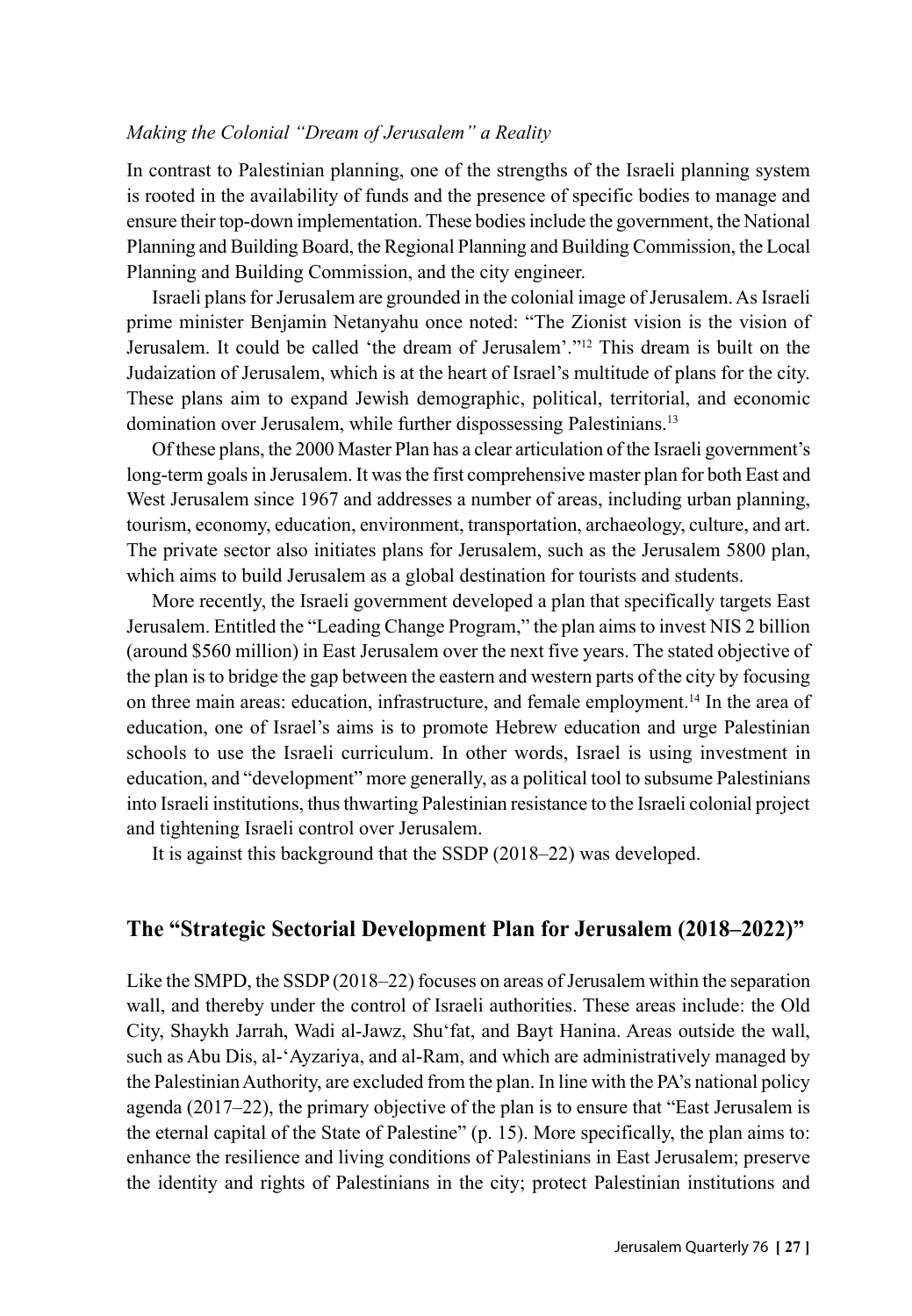expand their participation in society; stimulate economic growth while ensuring people's participation in and benefit from any gains from growth; and strengthen links between Jerusalem and its Palestinian environs. The plan covers fifteen sectors, organized in three groups:

- 1. Social protection and development (comprising education; culture and cultural heritage; social welfare; youth; health; and citizenship, civil peace, and rule of law);
- 2. Economic development (including economy and industry; housing; tourism; and agriculture); and
- 3. "Cross-sectorial sectors" (comprising environment; urban planning and local government; and three sectors not part of the SMDP – namely gender; information and advocacy; and information technology and communications).

Compared to the SMDP (2010), the SSDP (2018–22) is more specific and detailed. It identifies different targets for each sector and for each target specifies: modes of intervention; stakeholders; an estimated annual and five-year cost; and a number of indicators to ensure monitoring, follow-up, and assessment of the effect of deliverables. For example, the plan for the housing sector includes three main targets: developing a special fund to support housing sector development; improving the conditions of buildings, especially in the Old City; and meeting urgent housing needs by building new housing units. However, while several modes of intervention are identified for each target, many of them are vague. For example, modes of intervention for the three targets of the housing sector include: "Support and assist institutions that develop housing sector; support renovation and rehabilitation projects of residential buildings inside and outside and old city; assist institutions that renovate and rehabilitate buildings for housing purposes, and provide them with necessary support; find ways to reduce building costs, especially in terms of infrastructure." It is unclear what kind of "support" will be provided and how.

## *Ensuring Local Participation and Implementation*

Given the growing apathy of Palestinians in Jerusalem toward Palestinian plans, there is a clear attempt in the SSDP (2018–22) to focus on local buy-in, implementation, and regular follow-up – at least on paper. One of the plan's assets is that it seeks to ensure local participation by involving stakeholders from the government, civil society, private sector, local and village councils, and popular committees, in addition to the Arab and international community. However, while local participation is crucial to ensure local ownership of development projects, it could be a double-edged sword. Effective local participation requires high levels of coordination among the different stakeholders to avoid duplication of efforts and ensure strong planning and implementation. Local participation thus requires institutions to train staff and build their capacity, without which Palestinian planning agencies could experience a further erosion of trust.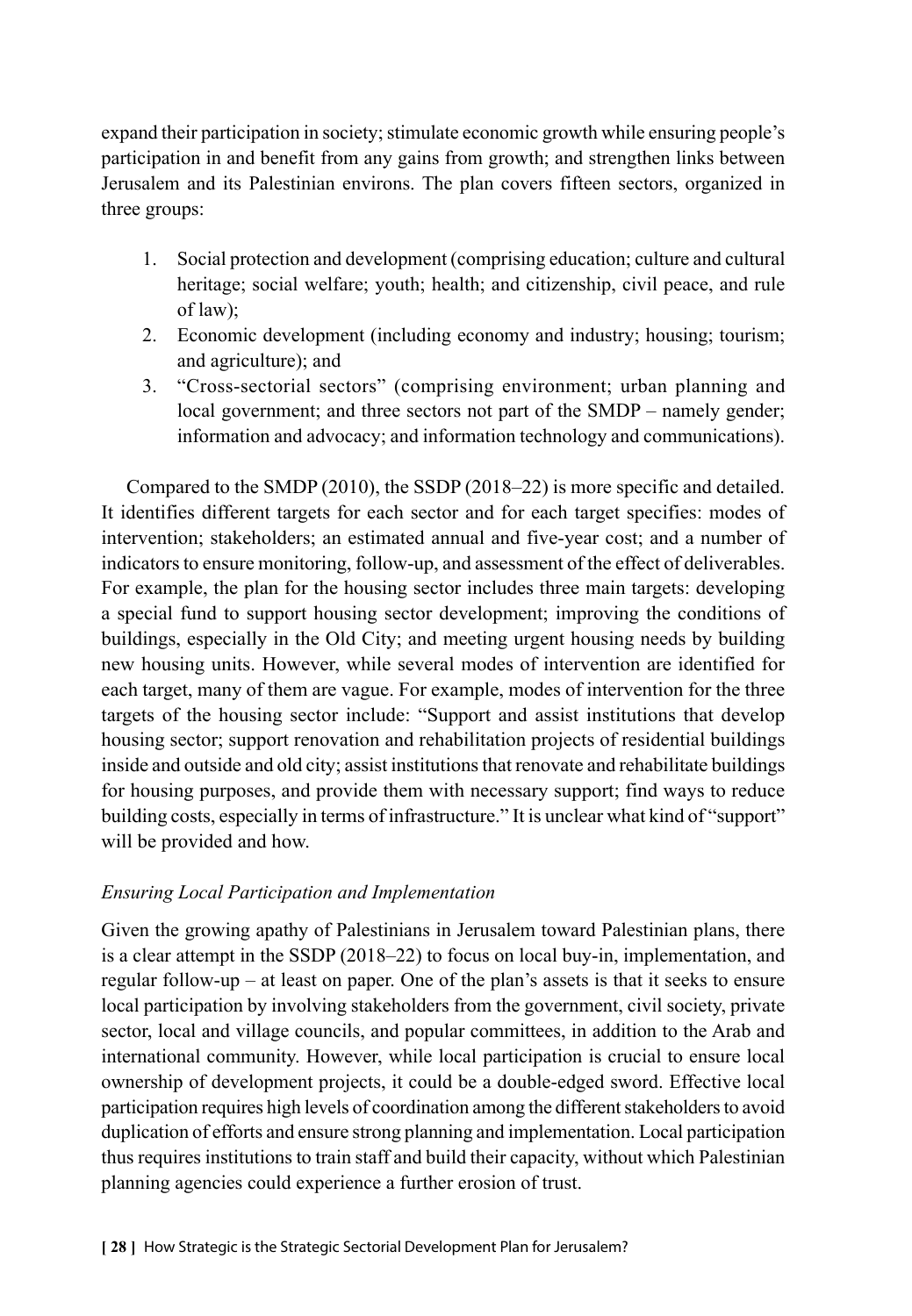As of now, sector committees have been established for the three sector groups, consisting of "development experts" (p. 6) and planning stakeholders from the public sector, civil society, and other entities. However, the role of these committees and the extent to which they were involved in drafting and developing the plan is unclear.<sup>15</sup>

Local participation is crucial, too, in one of the other significant and much-needed aspects of the plan: improving data availability. The plan lists as one of its objectives to "conduct sample surveys for levels of poverty in different areas in East Jerusalem" (p. 47). It also aims at collecting data on housing needs and on Israeli urban planning, building licenses, and so forth. Given the lack of research and reliable data on East Jerusalem, data collection and knowledge production on the political, socio-economic, and cultural reality in Jerusalem is of utmost importance, especially for advocacy purposes. However, the plan does not explain how it seeks to overcome the obstacles usually faced by institutions when collecting data on East Jerusalem, especially people's fear of sharing information.

A number of questions regarding implementation and follow-up, which are under the responsibility of the Jerusalem Unit, also remain unanswered. For example, the plan states that a geoinformatics platform will be established and will constitute the backbone of the plan. According to the plan, the platform consists of an integrated system and

is based on the evaluation of projects and their respective output against development indicators which the projects intend to realise, and their relation with the strategic plan's indicators. Once established, the platform will help determine medium and long term development targets, help document operations, experience and knowledge, and provide feedback for regular updates and revisions of the plan (p. 154).

However, it is unclear how such a platform would work and whether it will provide an effective mechanism for monitoring and implementation.

Moreover, while the plan has several targets and modes of intervention for each sector, it does not have a timeline that sets milestones over the five-year period and indicates when each target is to be achieved. Such a timeline is of utmost importance to set priorities, ensure implementation and regular follow-up and assessment, and hold accountable those responsible for implementation. Furthermore, while Palestinian Authority ministries constitute a major part of the stakeholders for the implementation of the different targets, the plan does not explain how it aims to overcome Israeli restrictions on the involvement of any Palestinian Authority body in East Jerusalem, given Israel's plan to ensure its complete sovereignty over the eastern and western part of the city.

As of now, the plan explains that four main committees were established for different purposes: policy making; guidance and consultation; coordination among the different partners (to meet at least once a month); and implementation and follow-up (to meet regularly). However, since the plan lacks any information on the decision-making process in these committees, their effectiveness is uncertain.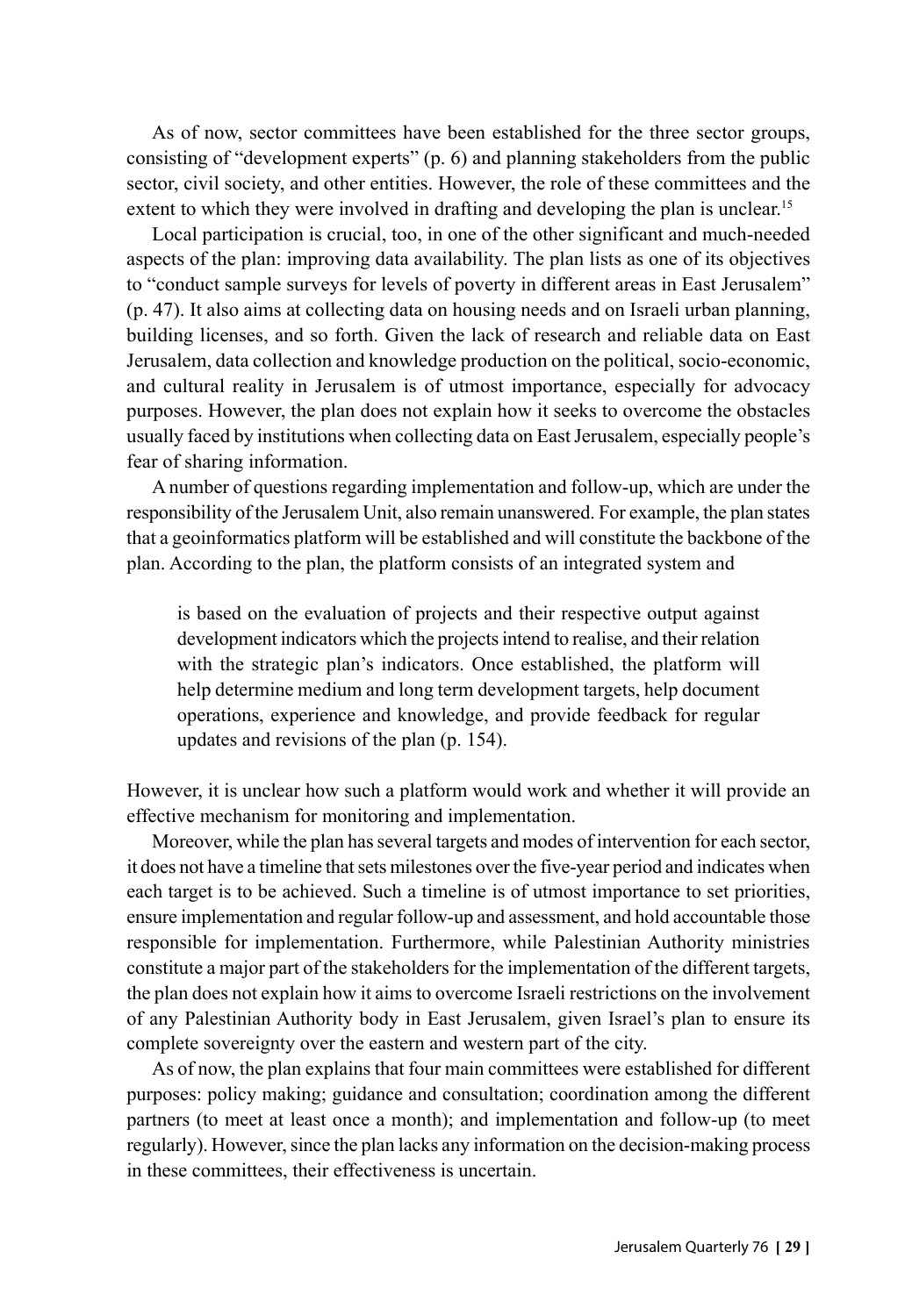#### *Dependency on External Funding*

One of the main weaknesses of the plan is its dependency on donor aid for implementation. The total cost of the plan over five years is \$425 million, to be raised from external sources as well as available Palestinian sources. Given the paucity of Palestinian financial resources, exacerbated by the recent decline in donor aid to the occupied Palestinian territories and the U.S. administration's decision to defund UNRWA and East Jerusalem hospitals, it is questionable if adequate funds could be raised and if donor countries would commit to their pledges.

This uncertainty becomes more critical when one takes into account the amount of money Israel is investing in East Jerusalem. The Leading Change Program, mentioned above, allocates around \$125 million to the education sector, in order to urge Palestinian schools to use the Israeli curriculum, among other objectives.<sup>16</sup> This is more than 2.5 times the amount allocated by the SSDP (2018–22) for the education sector. The urgency for Palestinian investment in the education sector in East Jerusalem to counter Israel's attempts to Israelize the education system and occupy Palestinian minds (and not only their lands) is echoed in Richard Shaull's note in the foreword to Paulo Freire's *Pedagogy of the Oppressed*:

. . . education either functions as an instrument that is used to facilitate the integration of the younger generation into the logic of the present system and bring about conformity to it, *or* it becomes "the practice of freedom," the means by which men and women deal critically and creatively with reality and discover how to participate in the transformation of their world.<sup>17</sup>

#### *Which Political Framework?*

The SSDP (2018–22) falls within the larger political framework of the Oslo accords and the two-state solution, espoused by the Palestinian Authority since its establishment. However, the past twenty-five years have shown that the "promise" of Oslo has largely been a myth.18 The stated objectives of achieving peace and Palestinian independence and statehood were in stark contrast with Israel's actions – entrenching its colonial domination over Palestinians while preventing the establishment of a sovereign Palestinian state. Indeed, the basic elements for building a state have been thwarted by Israel's policies of enclavization of space (through the system of movement restrictions, the expansion of illegal settlements, and the administrative division of the West Bank into Areas A, B, and C), which have fragmented the West Bank and cut it off from the Gaza Strip.19

The post-Oslo period has thus shown that the main goal of the so-called peace process is not to achieve "peace" but to maintain the "process" that allows Israel to buy more time and create more facts on the ground. U.S. president Donald Trump's recent moves – recognizing Jerusalem as Israel's capital; moving the U.S. embassy to Jerusalem; defunding UNRWA and East Jerusalem hospitals; and closing the Palestine Liberation Organization offices in Washington, DC – are another reminder of the collapse of the myth of Oslo, undermining even the pretense of a peace process.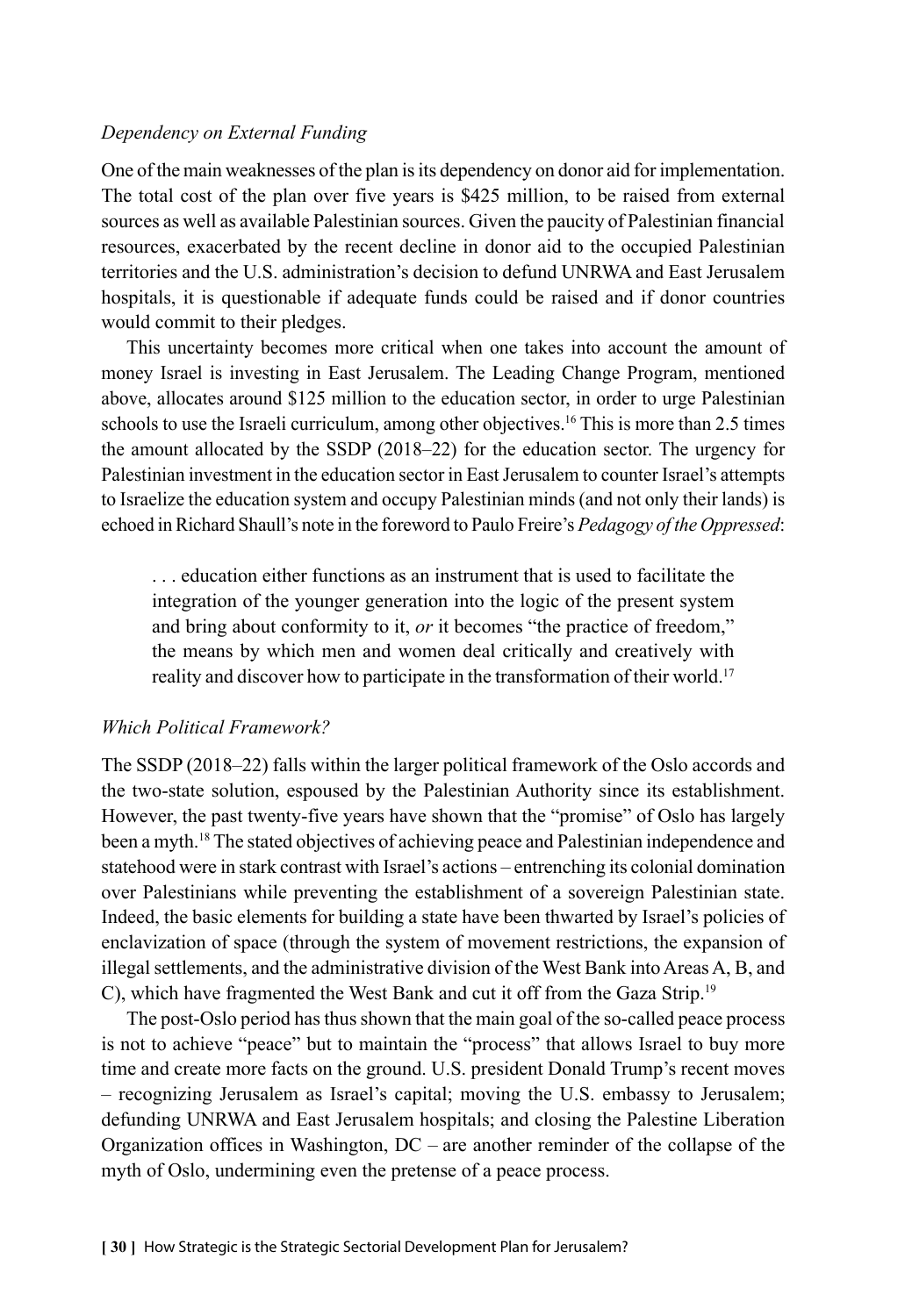The future does not look bright. A recent poll by the Israeli newspaper *Haaretz* showed that 56 percent of Jewish Israelis believe that Jews are a chosen people, and three out of four right-wingers believe that Israel has a divine deed for its land.<sup>20</sup> Moreover, in Jerusalem, 85 percent of Jewish residents are religious, which means that the majority of Jews in Jerusalem are in the right wing and thus believe that their right to Israel stems from God. More surprisingly, the poll showed that "the younger the Jew, the more likely he or she is to be more religious, observant, conservative, and willing to impose his or her beliefs on others."21 Hence, the next generation in Israel appears more likely to entrench Israel's colonization.

Given all of the above, the PA's clinging to the Oslo framework only gives Israel more time to impose its colonial project. There is thus an urgent need to think and work within a different framework, on the local, national, regional, and international level. One possible path, increasingly called for by scholars and activists, is to redefine our struggle as an anti-colonial struggle, thus moving beyond a state-building project. However, what this struggle concretely means, what it would entail, especially regarding the status of Jerusalem, and how it might be led – all these questions will hopefully be answered by a new Palestinian leadership with a new vision and project.

*Nur Arafeh is a Rhodes scholar and* currently *a PhD candidate at the University of Oxford. She served as Al-Shabaka's Palestine Policy Fellow from 2015–17. She was previously an associate researcher at the Palestine Economic Policy Research Institute (MAS), and lecturer in economics at al-Quds Bard College. She has a BA in political science and economics from the Paris Institute of Political Studies-Sciences Po and Columbia University, and an MPhil in development studies from the University of Cambridge.*

#### **Endnotes**

- 1 UNCTAD, *The Palestinian Economy in East Jerusalem, Enduring Annexation, Isolation and Disintegration* (Geneva: UNCTAD, 2013), online at unctad.org/en/pages/ PublicationWebflyer.aspx?publicationid=537 (accessed 25 October 2018).
- 2 After 1948, the West Bank was under Jordanian jurisdiction, until the Israeli occupation in 1967.
- 3 UNCTAD, *Palestinian Economy*, 2013.
- 4 Michal Korach and Maya Choshen, *Jerusalem: Facts and Trends* (Jerusalem: Jerusalem Institute for Policy Research, 2018), online at en.jerusaleminstitute.org.il/?cmd=publicat ion.7&act=read&id=654#.W-MuxHpKhTY (accessed 25 October 2018).
- 5 Korach and Choshen, *Jerusalem: Facts and Trends*.
- 6 Palestine Economic Policy Research Institute

and United Nations Development Programme, *Local Economic Development for the State of Palestine: Economic mapping of East Jerusalem* (Ramallah, 2017), online at www.mas.ps/files/ server/UNDP/Summary%20-%20East%20 JerusalemEN.pdf (accessed 25 October 2018).

- 7 According to the Palestinian Central Bureau of Statistics, wages and salaries from the Israeli labor market constitute the largest source of income for the residents of East Jerusalem (54.2 percent), followed by allocations from the National Insurance Institute of Israel (21.3 percent), salaries from the private sector (13.1 percent), and family business (6 percent). *Jerusalem Statistical Yearbook* (PCBS, 2016), online at www.pcbs.gov.ps/Downloads/ book2206.pdf (accessed 25 October 2018).
- 8 These entities include: the High Committee for